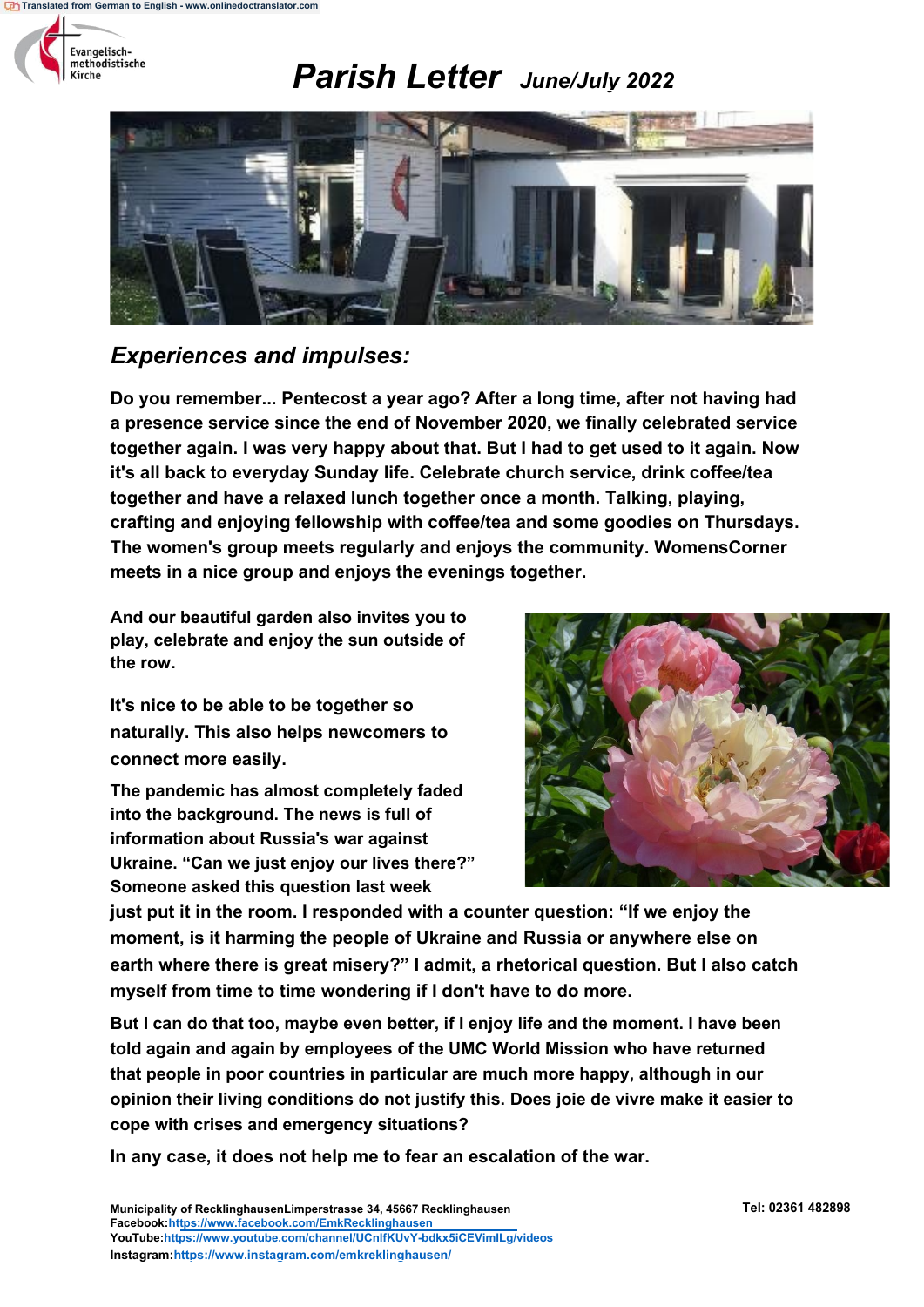

**I then often admonish myself with the words from 1 John 4, 18: "In love there is no fear, but perfect love casts out fear... In the one who fears, love has not yet reached its goal."**



**I want to grow with you in that love that transforms fear into joy and love. I want to see with you where there is need and my hands and heart are needed to turn that need around.**

**<sup>T</sup>his is how I would like to celebrate Pentecost with you. To celebrate, that the Spirit of God fills us with all joy and peace also and especially in the face of war, hunger and injustice near and far.**

### *Birthdays*

**June: 04.06.Marie Cieslik, 17.06. Ulrike Wagner,** 

**22.06. Leila Akkerman,**

**July: 01.07. Jan Ole Stolze, 03.07. Thomas Braun, 12.07. Ulla Hinrichs and Chandrakeerthi Kmitta, 13.07. Ralf Kirsten, 22.07. Alice Alferink, 23.07. Jens Olaf Boese, 29.07. Preti Jerosh, 31.07. Biyon Senapathige and Gabriel Baltuttis**



### *Church services*

| date   | theme                                | who preaches           |
|--------|--------------------------------------|------------------------|
| 05.06. | Pentecost multi-generational service | <b>Regina Stolze</b>   |
|        | <b>Bring along lunch</b>             |                        |
| 12.06. | with a community meeting             | <b>Regina Stolze</b>   |
| 19.06. |                                      | <b>Regina Stolze</b>   |
| 26.06. |                                      | <b>NN</b>              |
| 03.07. | Theme service Bring-along lunch      | <b>Regina Stolze</b>   |
| 10.07. | Iron Wedding H.&S. welcome           | <b>Dankmar Fischer</b> |
| 07/17  |                                      | Jurgen Werner          |
| 07/24  |                                      | <b>Robert Schmidt</b>  |
| 07/31  |                                      | <b>Regina Stolze</b>   |



**Municipality of RecklinghausenLimperstrasse 34, 45667 Recklinghausen Tel: 02361 482898 Facebook:https://www.facebook.com/EmkRecklinghausen YouTube:https://www.youtube.com/channel/UCnlfKUvY-bdkx5iCEVimILg/videos Instagram:https://www.instagram.com/emkreklinghausen/**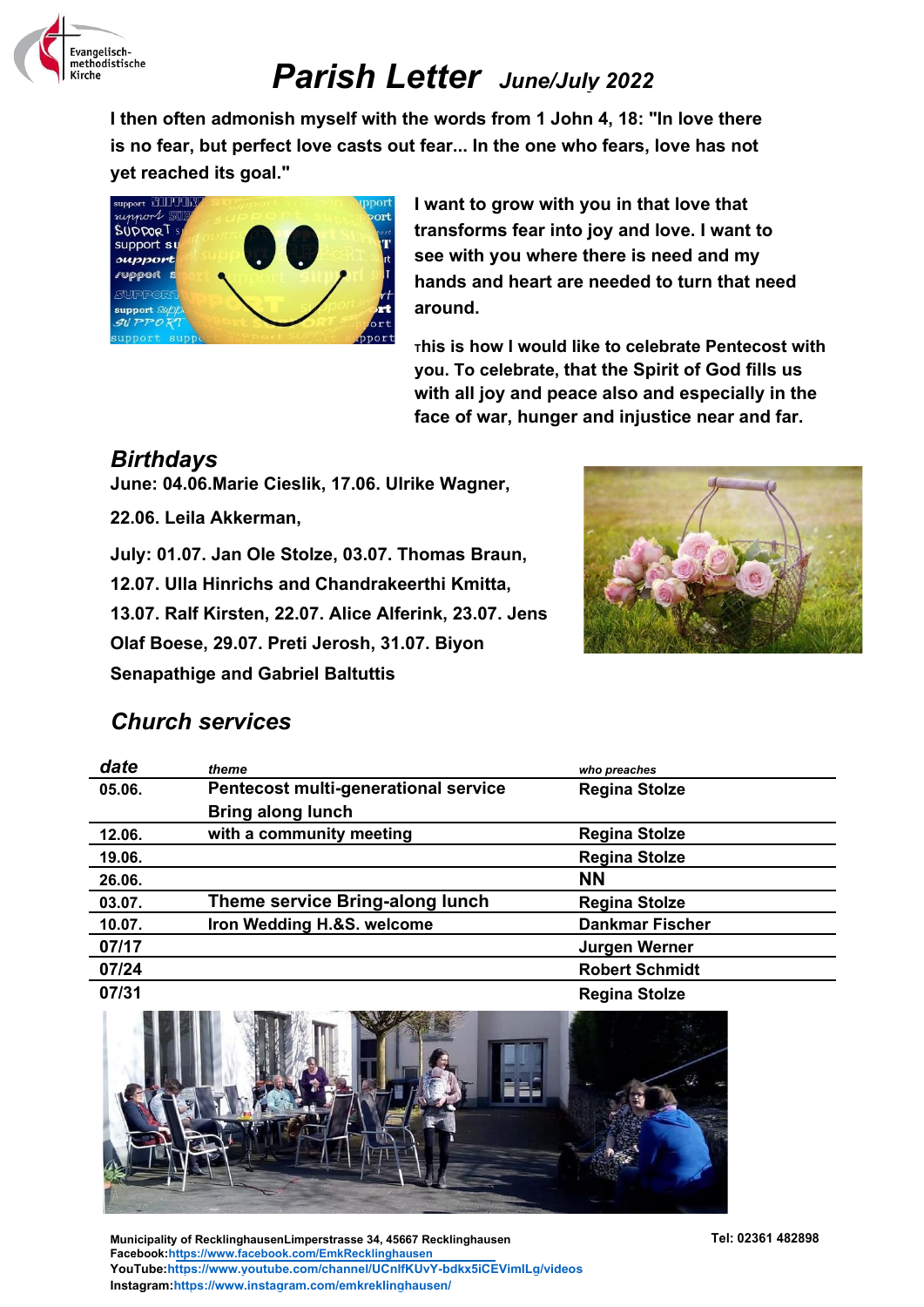

#### *Important appointments*

**Prayer Circle via WhatsApp (collect concerns every Monday from 5:30 pm. to 6:00 pm. and then pray)**

**Video home group Wednesdays 5.00pm. If you contact me, I'll be happy to email you the link. You can also participate by phone. women circle: Fortnightly in even calendar weeks at 3:30 pm. home group https://meet.jit.si/Hauskreis Recklinghausen teen hangout Info Fabian Akkermann multigeneration meeting every Thursday from 4.00 pm**

- **Sports and games - cooking together - getting creative - handicrafts Womens Corner Info Leila Akkermann**

### *Announcements*

**Ricarda and Thorben Akkermann want theirs on July 1st wedding celebrate at our community center. We wish you a fulfilling and mutually constructive future together under the blessing of God.**





**Heriron wedding (65 years) Hildegard and Siegfried Ermlich celebrate on July 10th. They want to receive God's blessing again as part of the church service. We wish you as a church that God gives you the energy and joy that you need every day.**

**We are grateful to have you with us. God has made you a blessing among us.**

### **Back to the Roots!**



**My name is Katrin Hummel, I am 58 years old, married to Dirk, have two adult children and now also two granddaughters, who make me very happy.**

**The UMC Recklinghausen was my home community from childhood. We lived at Limperstraße 34 because my father was the community caretaker. Even after I had my own family and lived in Haltern for 10 years, I continued to be an active member of the community.**

**Due to a job-related change of residence, we moved to Hennef an der Sieg in 2001 and ended up as a family in the FeG Rhein-Sieg in 2002, because the UMC communities in Bonn and Cologne were too far away for us.**

**Although I could not identify with some of the theological views of this FeG, I made compromises and gave hope for change and** 

**Municipality of RecklinghausenLimperstrasse 34, 45667 Recklinghausen Tel: 02361 482898 Facebook:https://www.facebook.com/EmkRecklinghausen YouTube:https://www.youtube.com/channel/UCnlfKUvY-bdkx5iCEVimILg/videos Instagram:https://www.instagram.com/emkreklinghausen/**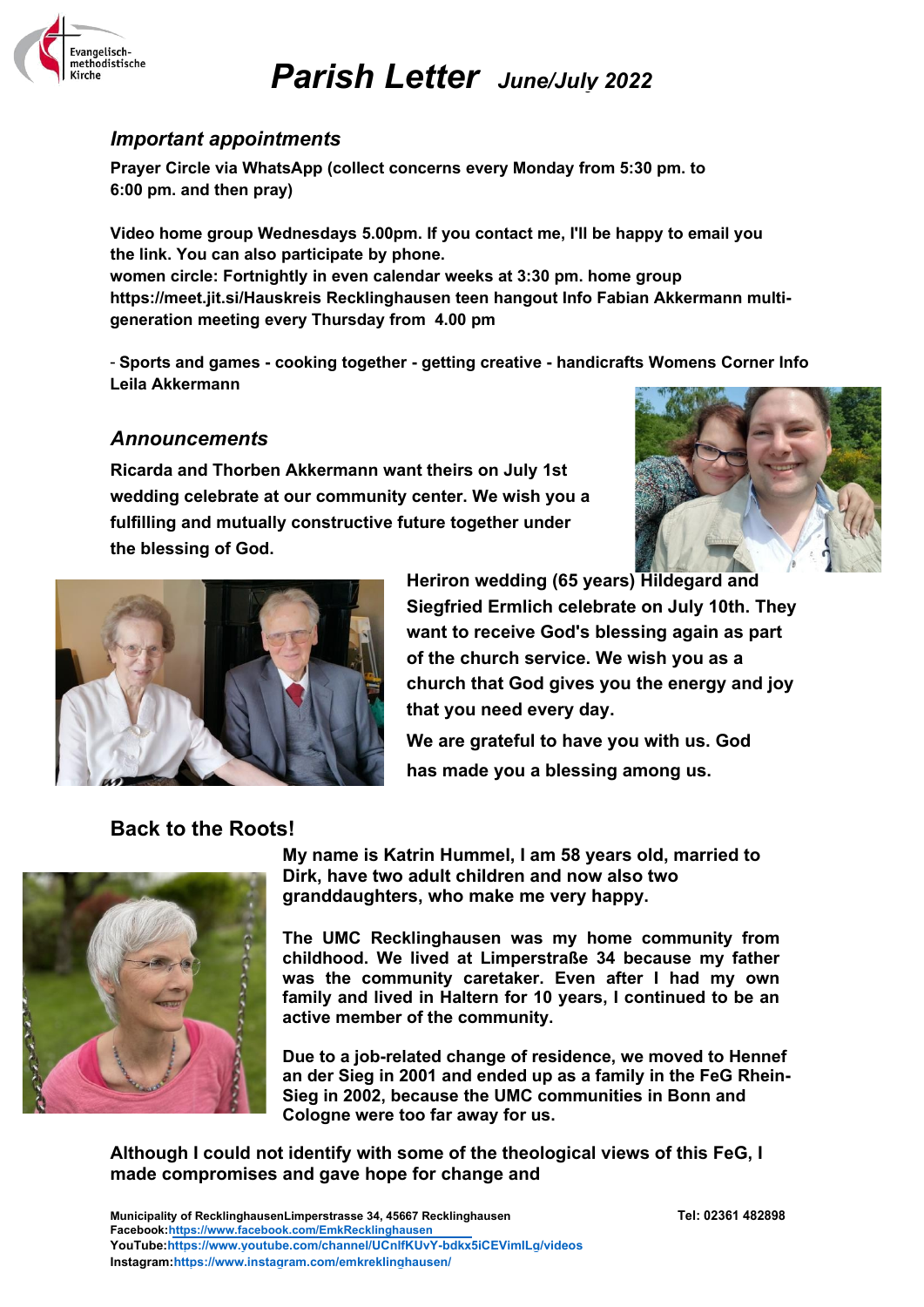

**further development. There, too, I worked actively in various areas for 18 years. In all these years, unfortunately, too little has changed in the areas that are important to me. Finally, I gained physical and personal distance from the community during the Corona period and became more and more convinced that I no longer wanted to be a member there.**

**Unfortunately, I couldn't find a real alternative here. To recharge my batteries spiritually, I go to a home group with Dirk and will attend the services in the local evangelical church in the future.**

**But membership there doesn't feel right to me either.**

**And that's why I'm happy that Regine Stoltze has complied with my wish to accept me back into the UMC community in RE.**

**Kind regards, Catherine**

**Holiday pastor: 05.-27.07.2022During this time, contact Leila Akkermann or Rosemarie Letzig**

### **Children's holiday weeks**



**05./06..07. 2-4 p.m , dream catcher Andrea Deiß and team costs 4€ 12./13.07. 2-4 p.m , knitting and crocheting, Rosemarie Letzig and team 5 €**

**19./20.07. 2-4pm , Batik workshop, Rosemarie Letzig and team 7€ 28./29.07. 2-4:30 p.m , felt workshop, Gabriele Cohnen and team 8€ 04./05.08. 2-4 p.m , wood workshop, Regine Stoltze and team 5€**

**Registrations are only possible this year online (Ricarda Akkermann) or via Rosemarie Letzig, by telephone.**

**We are looking for helping hands especially for the batik. Prior knowledge is not required. It was great fun last year.**

**There will definitely be great experiences again with children from all over** 

**Recklinghausen. You are welcome to advertise it.**

### **Finance**

**I am asked again and again: "What about our finances?" Some of our older siblings have died in recent years and their regular donations are now missing. Despite this, the community finances are generally in good shape. New individuals have joined to help meet our financial commitments to the buildings and to the Church. And we always make money by making our rooms available to others.**

**On June 12th we want to take a closer look at this in the community meeting. Bring some time for this on Sunday.**